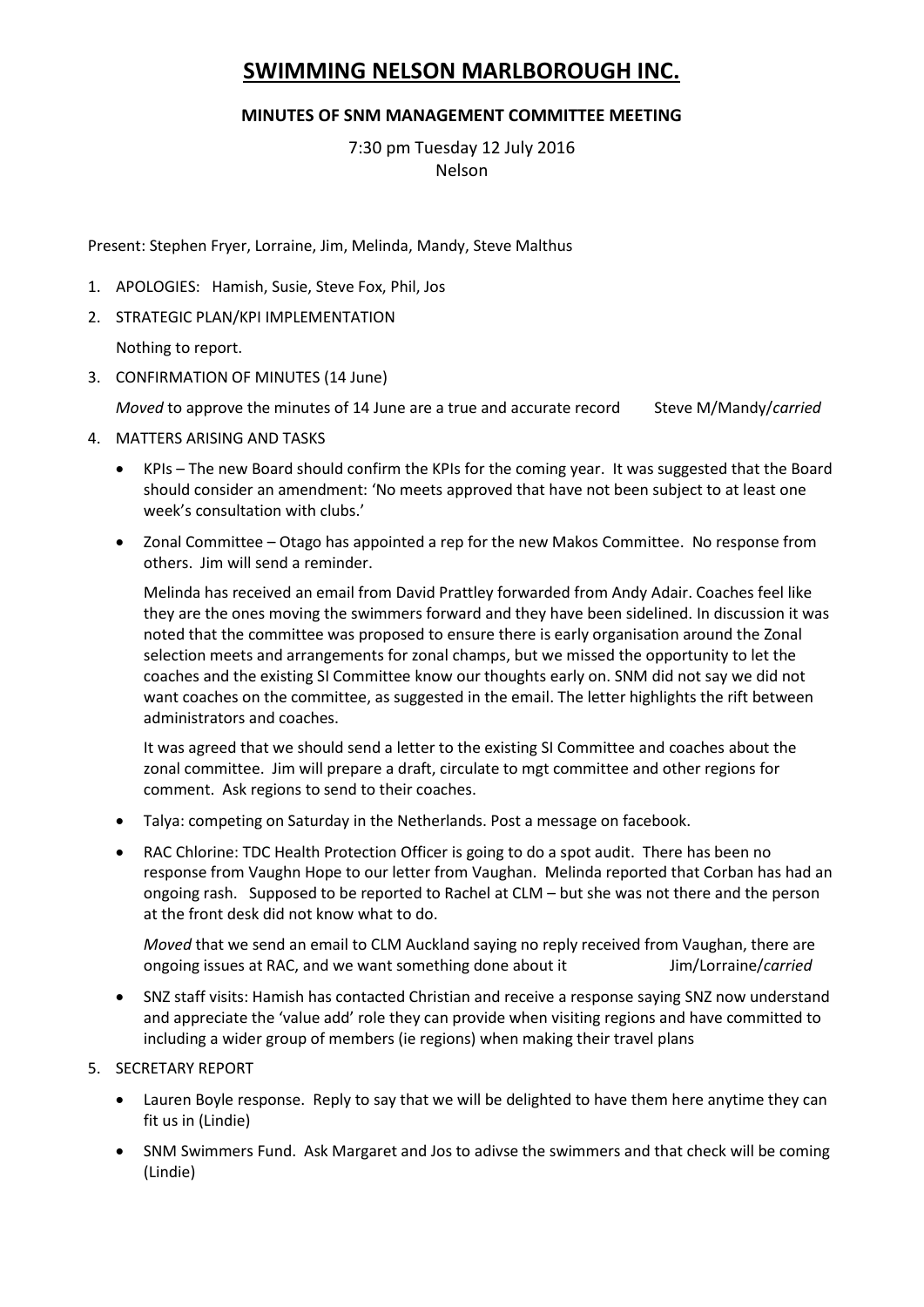### 6. TREASURER REPORT

No report

7. REGISTRAR REPORT/MEETS MANAGEMENT

Jim spoke to his report. All in hand for winter meet.

*Moved* that the following records be confirmed and the Registrar report be approved

| Tasman Distance & Sprints Meet June 2016 |           |    |   |          |                     |              |
|------------------------------------------|-----------|----|---|----------|---------------------|--------------|
| <b>1500 Free</b>                         | <b>SC</b> | 12 | F | 19:14.26 | <b>Piper Riley</b>  | TASNM        |
| <b>1500 Free</b>                         | SC        | 13 | F | 18:54.89 | Leah Friend         | <b>TASNM</b> |
| Wharenui Winter Olympics 1-3 July 2016   |           |    |   |          |                     |              |
| 100 Free                                 | SC        | 12 | F | 1:01.75  | <b>Piper Riley</b>  | <b>TASNM</b> |
| 200 Back                                 | <b>SC</b> | 13 | F | 2:29.58  | Bree Anderson TASNM |              |
| 100 Breast                               | SC        | 16 | м | 1:09.34  | Sam McKenzie TASNM  |              |
| 200 Fly                                  | SC        | 16 | М | 2:15.19  | Sam McKenzie TASNM  |              |

Jim/Steve M/*carried*

#### 8. PUBLICITY/COMMUNICATION REPORT

Mandy prepared an article on the Wharenui meet.

Good article about Talya.

9. FUNDING REPORT

The committee congratulated Melinda on successful application to Pub Charities for new starter blocks.

Will take 10-12 weeks to deliver. They will plug into Quantum gear (report swimmer response times and detect early starts, including for relays). Hoping to be able to use at Nayland and RAC.

*Moved* that we send a letter to HCS approving the quote and signing the Terms of Trade & credit application Jim/Melinda/*carried*

Melinda working on options for safe storage of the new starter blocks in a container.

Melinda will investigate options for a new speaker system as something we could seek funding for.

10. SNZ LIAISON REPORT

No further report.

11. TECHNICAL

Nothing to erport

12. COACHING REPORT

Jos is investaiging with other coaches the possibility of a combined training event with multiple coaches.

#### 13. GENERAL BUSINESS

• SNZ Competition Structure

Jim noted that they have adopted a number of our recommendations, but not others.

*Moved* that we ask SNZ to explain the rationale for dropping regional relays while retaining club relays and ask what other regions submitted on this issue Jim/Stephen Fryer/*carried*

Approve draft annual report

Incorporate Hamish's suggestions for the President's report